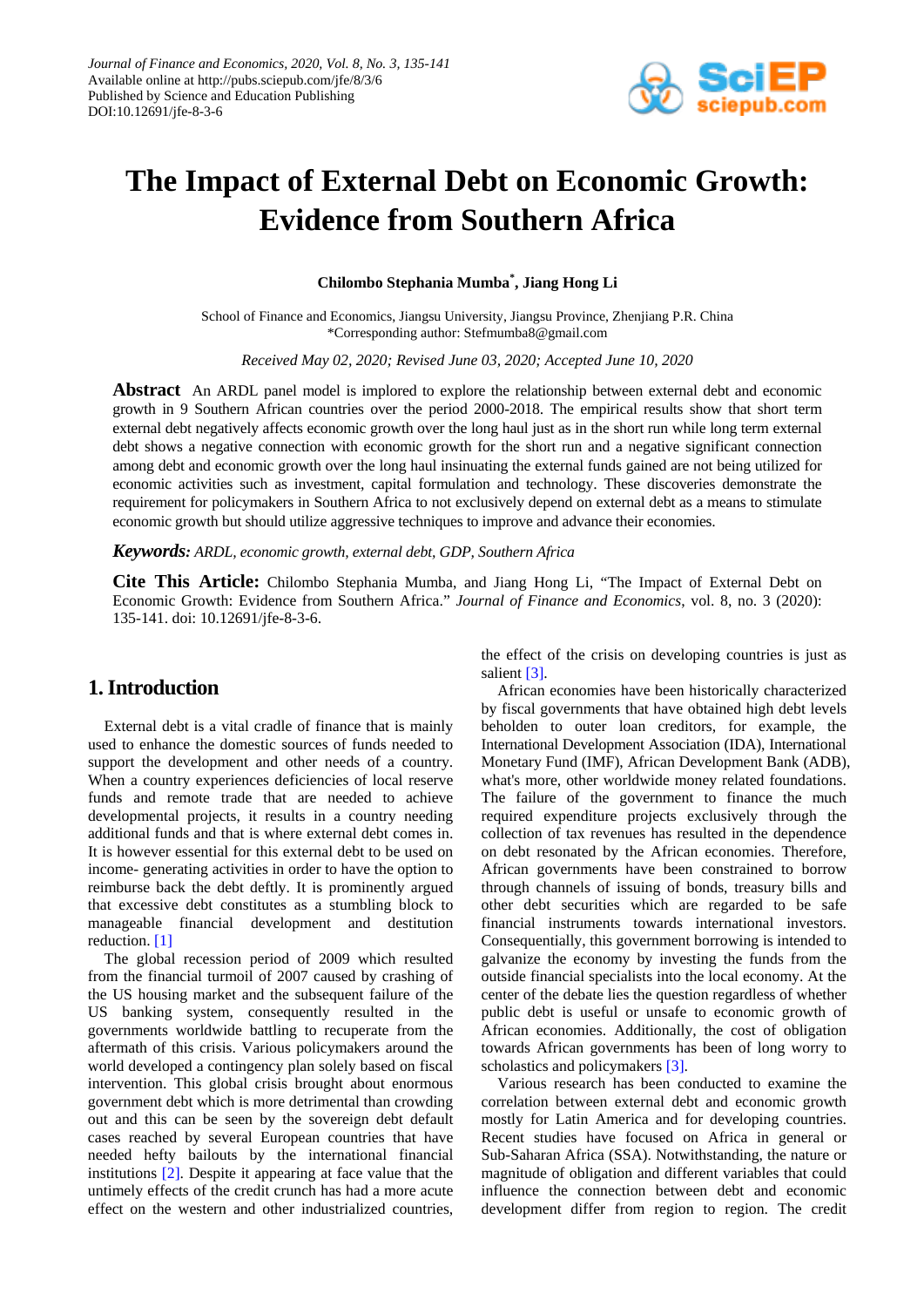policies of respective and multilateral loan specialists ought to be founded on the idea of the connection between external debt and economic growth in Southern Africa just as the developmental policies that are in place should be pertinent to Southern Africa. It is in this way cardinal to examine the connection between debt and economic growth in Southern Africa. Consequently, this paper investigates the impact that external debt has on the economic growth of 9 Southern African countries using cross country panel data. The remainder of the paper is sorted out as follows; the second section empirically summarizes how external debt has affected the economic growth of various economics, the third section presents the current debt situation in the region, the fourth part gives the specification of the econometric models and the estimation techniques used and interprets these results. Lastly the fifth section presents the conclusion and offers some policy implications in view of the outcomes obtained.

# **2. Literature Review**

[\[4\]](#page-6-3) find that emerging markets have a lower threshold compared to the developed economics for public and private external debt. At the point when the debt arrived at 60 percent of the GDP, the annual growth will reduce by 2 percentage points. The growth rate can decrease as much as 50 percent if the levels significantly increase. [\[5\]](#page-6-4) find that low economic growth can cause high levels of debt. [\[6\]](#page-6-5) find that the impact of debt on economic growth is positive and highly significant by using data from the Euro are countries from 1981 to 2014 that. [\[7\]](#page-6-6) used OLS with information covering the period 1980-2013, the outcome appeared to demonstrate external debt impacted negatively on the economic success in Zimbabwe. [\[8\]](#page-6-7) Analyzed the effect of debt on the economic development of Zambia using the ARDL model, and find that eternal debt has a positive relationship with economic development in the short run however a negative connection between debt and economic development exists. They further explained that the accumulation of debt is detrimental to the economic generation of Zambia thus confirming the debt overhang problem currently in Zambia. [\[9\]](#page-6-8) also used ARDL model to research the aforesaid matter in question, the results showed that debt and its obligation services have a negative effect on the GDP of Pakistan. [\[10\]](#page-6-9) analyzed the Gross domestic product development and debt obligation in Angola using a SAC- Spatial autocorrelation model, the Hans- Philips linear spatial dynamic model and the spatial 3sls model using data from 2004 to 2015 with results revealing that public expenditure increases GDP growth but that debt decreases it in Angola. [\[11\]](#page-6-10) using a group of 48 Sub-Saharan African countries from 1990-2017 empirically investigated the ramifications of debt obligation on economic spread using the General Method of Moments (GMM). Their results supported significant detrimental link between external debt and economic enlargement. They further added that external debt accumulated in the early stages promotes economic growth thus having a beneficial impact on the GDP.

The impact of external debt on economic growth may be non-linear. [\[12\]](#page-6-11) argue that, using data from 40 countries that are gathered into advanced and improving nations, there is no proof for an all-around threshold impact in the connection between open debt and economic development once the effect of worldwide components and its spillover effects are represented. Be that as it may, paying little mind to the threshold, they locate a critical long time effect of open debt yielded on economic development. [\[13\]](#page-6-12) addressed the matter of break impacts between government debt and economic development. With the results stipulating that this relationship relies upon the debt breaks; that is at the debt levels before 2000, the increase in the government debt to-Gross domestic product proportion prompted insignificant consequences for the economic development. While as government debt rises after 2000, its impact on economic development declines and its influence on economic growth becomes negative.

# **3. Current Debt Situation in Southern Africa**

According to the [\[14\]](#page-6-13) public debt in southern Africa continued to increase from 2010-19. The traditional method that is used to estimate debt sustainability has classified 16 countries in Africa in debt distress or at a high danger of obligation trouble. Angola, Mozambique and Zimbabwe are currently in debt distress and Zambia is at a high risk of joining them. Therefore, the debt situation requires urgent intervention and the extent to which this debt will affect the economic advancement of Southern Africa needs to be looked into extensively. It is predicted that the government debt will continue to swell well beyond 2020. [Figure 1](#page-2-0) shows the general government gross debt from 2010 to 2020.

Public debt in the period 2010-19 continued to rise for most countries in Southern Africa. Strict global financial conditions and the decline in investor sentiments towards Southern Africa's emerging markets was instrumental to a reversal in capital inflows and higher financing costs. Public debt has heightened especially in Mozambique and Zambia. The deprecation of the exchange rate in Zambia and a lack of full disclosure of the magnitude of public debt in Mozambique contributed to the deterioration in their debt-to-GDP ratios. In 2018, as a result of persistent exchange rate deprecation in Angola and Zambia, the government debt rose briskly. Additionally the variations in the anatomy of debt has made many countries powerless against changes in financing conditions. Coercive financing has resulted in half of the total public debt in Zambia and Zimbabwe and in excess of 30 percent in Mozambique. Towards the end of 2017, Mozambique and Zimbabwe were ranked in the debt distress under the IMF and World Bank debt sustainability framework. Zambia's previously moderate ratings were changed to high danger of debt trouble. [Figure 1](#page-2-0) shows how the general government debt has been rising from 2010 and is still projected to keep rising till 2020.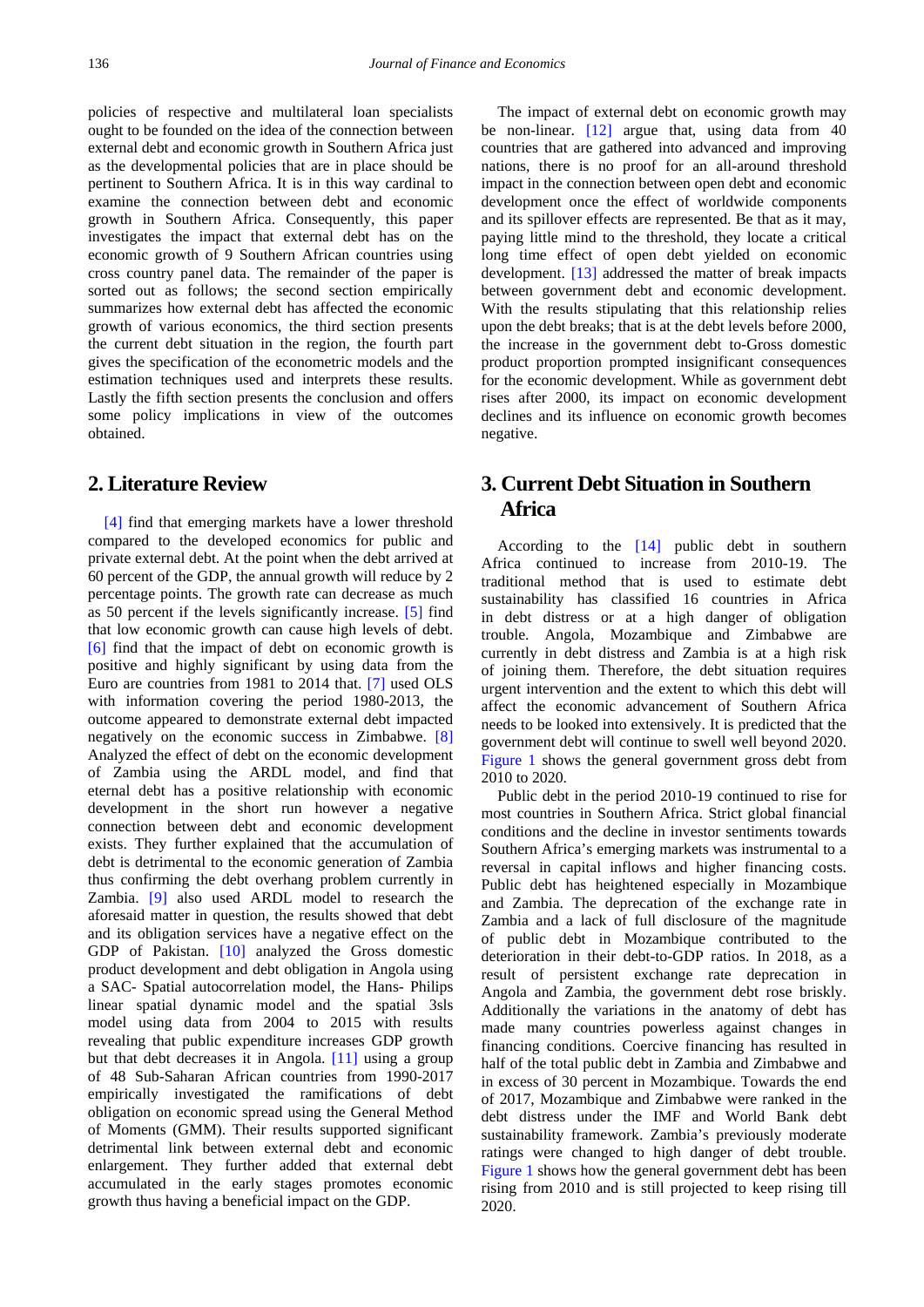<span id="page-2-0"></span>

**Figure 1.** General government gross debt from 2010 to 2020 (Source: IMF statistics)

In 2010 to 2014, the total public debt as a level GDP was moderately low in most Southern African countries and lower than the proposed maximum of 60 percent except for Mozambique and Zimbabwe. From 2016 to 2018, the debt levels in Southern Africa remained sustainable with ESwatini recording the lowest debt levels followed by Botswana. In 2019, the governments of the nations in Southern Africa have made a committed decision to reduce their debt accumulation mainly due to the increase in the debt servicing which is proving costly for the growth of their economies.

## **4. Methodology and Data**

In order to test the contingency of a long-run connection between the reliant variable real GDP and the independent variables, the author applied an Autoregressive Distributed Lag Model (ARDL) which was developed by [\[13\].](#page-6-12) This model was implored because it is able to capture the long run dynamics without losing the short run dynamics. Thus resulting in unbiased estimates in the long run with the results obtained in the short run efficient despite them being in a smaller sample size [\[16\].](#page-6-14) This is important because it avoids the issues that arise from serial correlation and endogeneity [\[13\].](#page-6-12) Additionally, ARDL is pertinent whether the repressors are purely I(0) or purely I(1) or mutually integrated.

## **4.1. Model Specification**

The model explores the linear relationship between output growth and debt burden indicators and is stated as follows:

$$
Y = f(SD, LD, INV, TR, INF) \tag{1}
$$

Where  $Y = real GDP$  growth at time  $SD =$  Short term Debt  $LD =$ Long term debt  $INV = Investment$  $TR = Trade$  $INF =$ Rate of Inflation

The linear relationship between output growth and the debt burden indicators will, considering all the variables, be rewritten as:

$$
Y_{it} = \beta_0 + \beta_1 SD_{it} + \beta_2 LD_{it} + \beta_3 NV_{it}
$$
  
+  $\beta_4 TR_{it} + \beta_5 INF_{it} + \varepsilon_{it}$ . (2)

The author implored the use of the lag of the variables to ensure that the parameters being examined report elasticities which are vital in economic literature. This is evident from [\[17\]](#page-6-15) who carried out a similar research and implored the use of the lags of the variables. Inflation is not lagged because it contains negative values. Hence equation 2 is transformed into equation 3 considering the lags of the variables and the new equation is written as:

$$
\ln Y_{it} = \beta_0 + \beta_1 \ln SD_{it} + \beta_2 \ln LD_{it}
$$
  
+  $\beta_3 \ln \text{INV}_{it} + \beta_4 \ln \text{TR}_{it} + \beta_5 \text{INF}_{it} + \varepsilon_{it}.$  (3)

The ARDL model approach starts with construction and estimation of the following unrestricted error correction model (UECM) using OLS to ensure for the occurrence of long run connection between the variables under consideration.

$$
\Delta Y_{it} = \phi_i Y_{it} + \infty_i X_{it} + \sum_{j=0}^k \theta_{ij} * \Delta Y_{it-j}
$$
  
+ 
$$
\sum_{j=1}^k \infty_{ij} * \Delta X_{it-j} + \varepsilon_{it}
$$
 (4)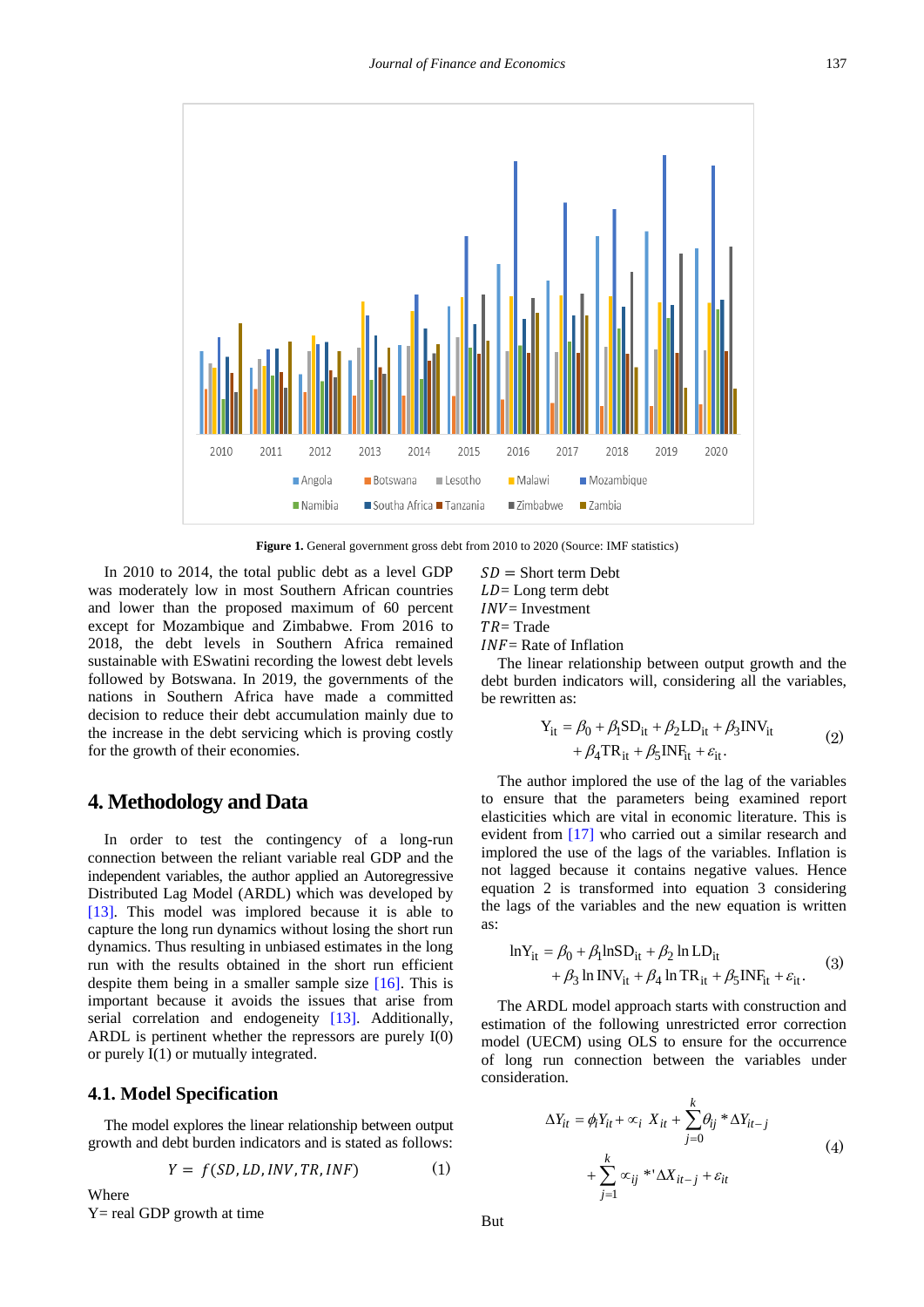$$
\phi_i = \sum_{j=1}^k \theta_{ij},
$$
  
\n
$$
\alpha_i = \sum_{j=0}^l \sigma_{ij},
$$
  
\n
$$
\theta_{ij} = \sum_{p=j+1}^k \theta_{ip}
$$
  
\n
$$
\sigma_{ij} = \sum_{p=j+1}^l \sigma_{ip}
$$

Equation 5 is therefore obtained by substituting the above relations of the respective parameters ( $\phi_i$ ,  $\alpha_i$ ,  $\theta_{ii}$  \* &  $\alpha_{ii}$  \*):

$$
\Delta Y_{it} = \phi_i \left( Y_{it-1} - \alpha_i \right) X_{it} + \sum_{j=1}^k \theta_{ij} \Delta Y_{it-j}
$$
  
+ 
$$
\sum_{j=0}^k \alpha_{ij} \left( X_{it-j} + \varepsilon_{it} \right)
$$
 (5)

Where,  $\Delta$  is first difference operator,  $Y_{it}$  is the vector of dependent variables,  $X_{it}$  is the vector of independent variables, K is the number of lags and  $\varepsilon_t$  is the error term which is deduced to be white noise. The augmented model taking into account short term debt will be rewritten as follows:

$$
\Delta GDP_{it} = \phi_i[Y_{it-1} - \alpha_i \cdot (lnSD_{it}) + \sum_{j=1}^k \theta_{ij} \Delta GDP_{it-j}
$$
  
+ 
$$
\sum_{j=0}^k \theta_{ij} \Delta lnSD_{it-j}] + \varepsilon_{it}
$$
 (6)

Taking the equation above, the augmented model incorporating the dependent variable GDP and the co- dependent variables short term debt and long term debt will be written as:

$$
\Delta GDP_{it} = \phi_i [GDP_{it-1} - \alpha_i \cdot (lnSD_{it} + lnLD_{it})
$$
  
+ 
$$
\sum_{j=1}^k \theta_{ij} \Delta GDP_{it-j} + \sum_{j=0}^k \theta_{ij} \Delta lnSD_{it-j}
$$
 (7)  
+ 
$$
\sum_{j=0}^k \theta_{ij} \Delta lnLD_{it-j}] + \varepsilon_{it}
$$

The augmented model considering all the variables under scrutiny is stated as follows:

$$
\Delta GDP_{it} = \phi_i [GDP_{it-1} - \alpha_i \cdot \begin{pmatrix} \ln SD_{it} + lnLD_{it} + lnINV_{it} \\ + lnTR_{it} + INF_{it} \end{pmatrix} (8)
$$

The above model will be evaluated using the ARDL model for the purpose of testing for the long run relationship as well as the short run dynamics.

### **4.2. Data Source and Type**

The current study used time series data from 2000 to 2018 obtained from the World Development Indicators (WDI). The argument of this research is that a macroeconomic framework linking the different sectors of the economy is needed to be able to fully analyze the effect of external debt on economic growth. As such macroeconomic variables augmented with debt were implored. The definition of the variables implored are as follows: GDP per capita (2010 constant US\$), Short-term debt (% of total external debt), Long-term debt (proxied by external debt stocks long term DOD, current US\$), Investment (proxied by gross capital formulation % of GDP), Trade (% of GDP) and Inflation (GDP deflator annual %).

[Table 1](#page-3-0) gives a descriptive statistic of the studied variables. The table includes the mean, standard deviation and the least and most extreme values of the dependent and independent variables. Results from the summary statistics illustrate that the mean ranges from 1.775 in short term debt to 13.502 in inflation with a minimum value of -16.761 to a maximum value of 418.019. From the standard deviation, we can deduce that the variations are large enough to explore the variations in the data.

**Table 1. Summary of descriptive statistics**

<span id="page-3-0"></span>

|       | lnGDP | lnSD     | lnLD  | <i>lnINV</i> | ln TR | INF       |
|-------|-------|----------|-------|--------------|-------|-----------|
|       |       |          |       |              |       |           |
| Max   | 8.934 | 3.626    | 5.565 | 4.014        | 5.087 | 418.019   |
| Min   | 5.547 | $-7.131$ | 1.705 | 1.891        | 3.485 | $-16.761$ |
| Mean  | 7.238 | 1.775    | 3.712 | 3.169        | 4.321 | 13.502    |
| Std.d | 1.050 | 1.839    | 0.681 | 0.3872       | 0.376 | 37.97     |

## **4.3. Results and Discussion**

### **4.3.1. Cross-sectional Reliance and Correlation of the Variables**

The CD test first used by  $[18]$  is employed using the variables to ascertain whether the panel data has cross-sectional reliance. The results from this test are unveiled in [Table 2.](#page-3-1) Referring to the results obtained from [Table 2,](#page-3-1) the null hypothesis is rejected. Similarly, [\[19\]](#page-6-17) found similar results. These results demonstrate that the variables have cross-sectional independence. It is for this reason that the CIPS and the CADF panel unit root test was employed.

**Table 2. Results from cross-sectional reliance test**

<span id="page-3-1"></span>

|         | lnGDP  | lnSD  | lnLD  | <b>lnINV</b> | lnTR  | INF   |
|---------|--------|-------|-------|--------------|-------|-------|
| CD test | 17.793 | 4.264 | 8.459 | 0.446        | 1.845 | 1.924 |
| P-value | 0.000  | 0.000 | 0.000 | 0.656        | 0.065 | 0.054 |

Under the null hypothesis of cross-section independence,  $CD \sim N$  (0, 1). P-values close to zero indicate data are correlated across panel groups.

[Table 3](#page-3-2) below presents the results of the correlation analysis. It is evident that, most of the variables have low bivariate correlations. The table presents the correlation investment and trade as the highest and also shows the correlation between GDP and long term debt as the lowest.

**Table 3. Summary of correlation analysis**

<span id="page-3-2"></span>

|       | lnGDP    | lnSD     | lnLD     | lnINV    | ln TR | <b>INF</b> |
|-------|----------|----------|----------|----------|-------|------------|
| lnGDP | 1.000    |          |          |          |       |            |
| lnSD  | 0.100    | 1.000    |          |          |       |            |
| lnLD  | $-0.489$ | $-0.143$ | 1.000    |          |       |            |
| lnINV | 0.260    | $-0.103$ | $-0.149$ | 1.000    |       |            |
| lnTR  | 0.180    | $-0.386$ | $-0.056$ | 0.368    | 1.000 |            |
| INF   | 0.008    | 0.039    | 0.215    | $-0.022$ | 0.146 | 1.000      |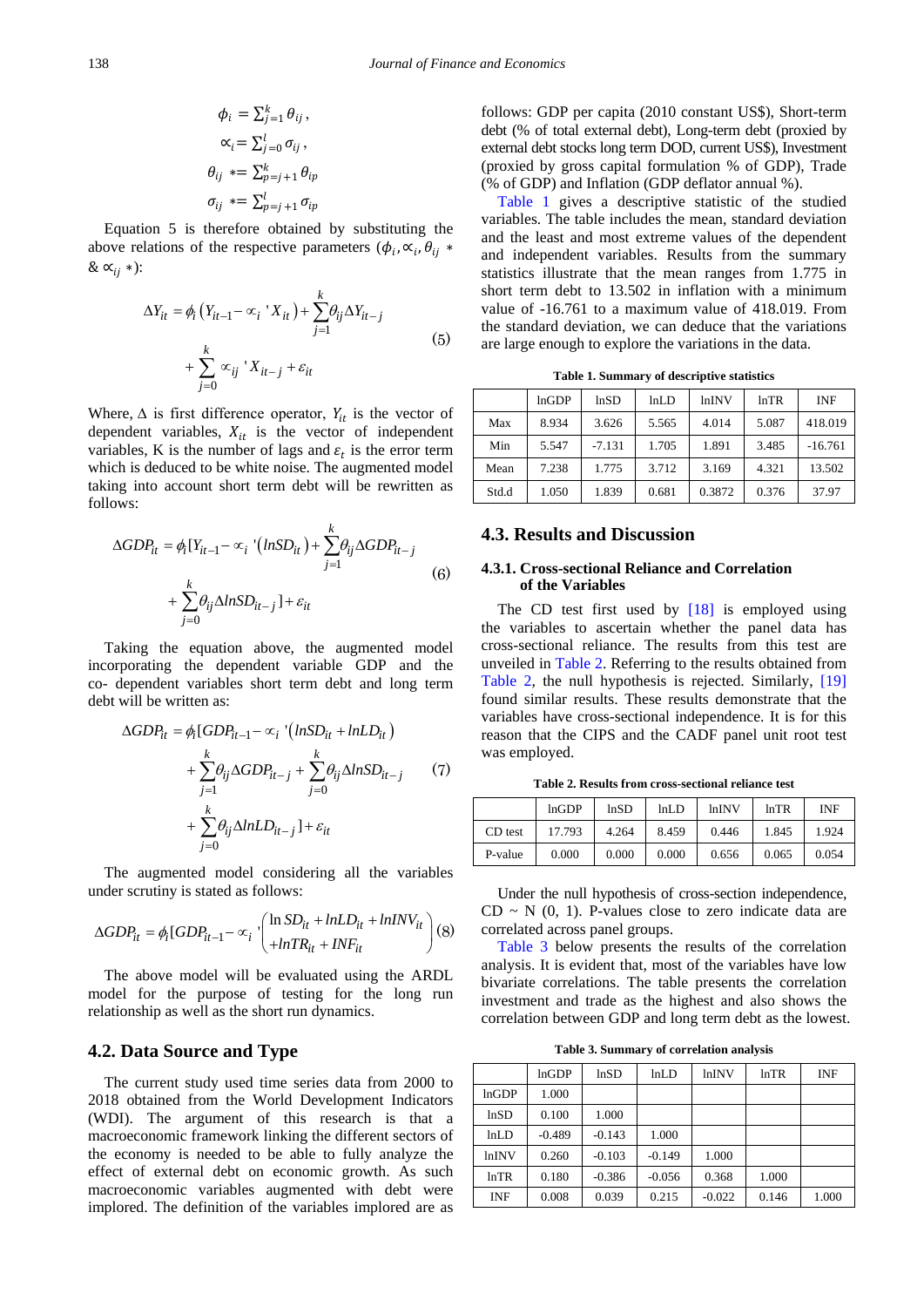#### **4.3.2. Panel Unit Root Test**

The ARDL methodology cannot be used when any of the variables being used have an order of integration 2, it is therefore important to perform panel unit root tests on all the regressors. The panel unit root test is used to detect the stationarity of panel data. When variables being used for analysis are non-stationary, it can result in misleading regression results. This study opted to use the CIPS and CADF panel unit root test instead of the traditional unit root tests like IPS and LLC due to the fact that these traditional unit root tests are not the most suitable for data that contains cross-sectional reliance as is the case. Hence the CIPS and CADF will present more accurate results even with the presence of cross-sectional reliance, this was supported by [\[20\].](#page-6-18) The results from the panel unit root tests are therefore presented in [Table 4.](#page-4-0) The results give evidence to the fact that the variables being tested are not stationary at their levels except inflation, the rest of the variables become stationary at their first difference. This means that inflation is integrated at order (I(0)) while GDP, SD, LD, INV and TR are all integrated at the same order  $(I(1))$ . Due to the results from [Table 4](#page-4-0) pointing out that the variables are non-stationary at their levels with the exception of inflation, the study implored the Pedroni panel cointegration test to find out if there is a long run correlation among the variables. Furthermore, since we can ascertain that all the variables are not integrated of order 2, it is fit to run the ARDL model.

**Table 4. Results from panel unit root tests**

<span id="page-4-0"></span>

| Variable     | <b>CIPS</b> |             | <b>CADF</b> |              |  |
|--------------|-------------|-------------|-------------|--------------|--|
|              | Level       |             | Level       |              |  |
| InGDP        | $-2.024$    | $-3.317**$  | 2.458       | $-3.1116***$ |  |
| InSD         | $-2.278$    | $-4.486***$ | $-1.889$    | $-4.477$ *** |  |
| InLD         | $-2.358$    | $-3.627*$   | $-2.100$    | $-3.343$ *** |  |
| <b>InINV</b> | $-2.756$    | $-4.053***$ | $-2.280$    | $-4.113$ *** |  |
| InTR         | $-2.341$    | $-4.217**$  | $-1.693$    | $-4.229***$  |  |
| INF          | $-4.565***$ |             | $-4.339***$ |              |  |

\*\*\* represents statistical significance at 1%. The CIPS and the CADF are both based on the null hypothesis of cross reliance.

#### **4.3.4. Panel Cointegration Test**

This test seeks to examine the cointegration interrelation that is present between the investigated variables (gdp, sd, ld, inv, tr and inflation). The outcome of the Pedroni cointegration test is displayed in [Table 5.](#page-4-1) There are seven different statistics subdivided into the panel statistic and the group statistic. With the consideration of panel t-statistic, panel ADF, group rho and group t-statistic, we reject the null hypothesis at the panel and group statistics because in absolute terms these figures are greater than 2. We can therefore conclude that the variables being investigated have cointegration relationship.

|  |  |  |  |  | Table 5. Results from Pedroni cointegration test |  |
|--|--|--|--|--|--------------------------------------------------|--|
|--|--|--|--|--|--------------------------------------------------|--|

<span id="page-4-1"></span>

| <b>Test</b>         | t-Statistic |
|---------------------|-------------|
| Panel v-statistic   | $-1.393$    |
| Panel rho-statistic | 1.693       |
| Panel t-statistic   | $-2.198$    |
| Panel ADF-statistic | 2.832       |
| Group rho-statistic | 2.874       |
| Group t-statistic   | $-2.405$    |
| Group ADF-statistic | 4.936       |

All test statistics are distributed N (0, 1), under a null of no cointegration.

#### **4.3.5. Empirical Analysis of the Panel ARDL Regression Results**

[Table 6](#page-4-2) presents the results from the ARDL model. According to [\[16\],](#page-6-14) there are three methods that are suggested for the estimation of dynamic heterogeneous panel for both T and N. The first method is the dynamic fixed effect (DFE). This method estimates the pooling of time series information for every nation and the varying across nations is only allowed at the interception of coefficients. Therefore, the speed of alteration of the short run coefficients are considered as the same across the countries. The downside to this technique is apparent as when a situation where the slope coefficients are not identical, this method will result in inconsistent and misleading results. The DFE estimation is furthermore prone to a simultaneous equation bias due to the endogeneity between the error term and the lagged dependent variable. [\[21\]](#page-6-19)

**Table 6. Panel ARDL estimation results**

<span id="page-4-2"></span>

|                         | Pooled Mean   | Mean         | Dynamic Fixed |
|-------------------------|---------------|--------------|---------------|
|                         | Group         | Group        | Effect        |
| Variable                | (PMG)         | (MG)         | (DFE)         |
| <b>Error Correction</b> | $-1.87$       | $-2.80$      | $-4.57$       |
| term                    | $(0.000)$ *** | $(0.005)$ ** | $(0.000)$ *** |
| Short-run               |               |              |               |
|                         | $-0.75$       | $-1.58$      | $-0.42$       |
| Short-term debt         | (0.453)       | (0.114)      | (0.672)       |
| Long-term debt          | $-0.69$       | $-0.81$      | $-0.80$       |
|                         | (0.493)       | (0.419)      | (0.422)       |
| Investment              | 0.17          | $-0.48$      | $-0.74$       |
|                         | (0.862)       | (0.632)      | (0.460)       |
| Trade                   | $-0.13$       | $-0.55$      | $-1.25$       |
|                         | (0.893)       | (0.582)      | (0.213)       |
| Inflation               | 0.62          | 0.84         | 0.25          |
|                         | (0.534)       | (0.398)      | (0.799)       |
| Long-run                |               |              |               |
| Short-term debt         | $-4.89$       | $-1.47$      | 0.84          |
|                         | $(0.000)$ *** | (0.141)      | (0.399)       |
| Long-term debt          | $-7.31$       | $-2.00$      | $-3.35$       |
|                         | $(0.000)$ *** | $(0.045)$ ** | $(0.001)$ *** |
| Investment              | 4.22          | 1.66         | 2.58          |
|                         | $(0.000)$ *** | $(0.098)*$   | $(0.010)$ *** |
| Trade                   | $-4.33$       | $-0.77$      | 0.12          |
|                         | $(0.000)$ *** | (0.442)      | (0.906)       |
| Inflation               | $-0.33$       | $-1.69$      | 0.36          |
|                         | (0.742)       | $(0.092)*$   | (0.718)       |
| Constant                | 1.90          | 2.33         | 4.14          |
|                         | $(0.057)*$    | $(0.020)$ ** | $(0.000)$ *** |

The numbers in ( ) is the p-value.The second method of estimation is the mean group (MG). This approach estimates the model for each country individually what's more, a straightforward unweighted number juggling normal of the coefficients will be determined as the last (MG) estimates. Thus solving the problem of bias presented due to heterogeneous slopes in dynamic panels. The MG likewise takes into consideration all catch and incline coefficients to differ and be heterogeneous over the long haul and short-run too.

The third approach is known as the pooled mean group (PMG). This approach combines averaging and pooling. Just like the MG estimator, the PMG estimator allows for the short run coefficients and error variances to vary across countries, while restricting the long run coefficients to be identical across countries just like the DFE. The fact that the PMG allows for short run elements to contrast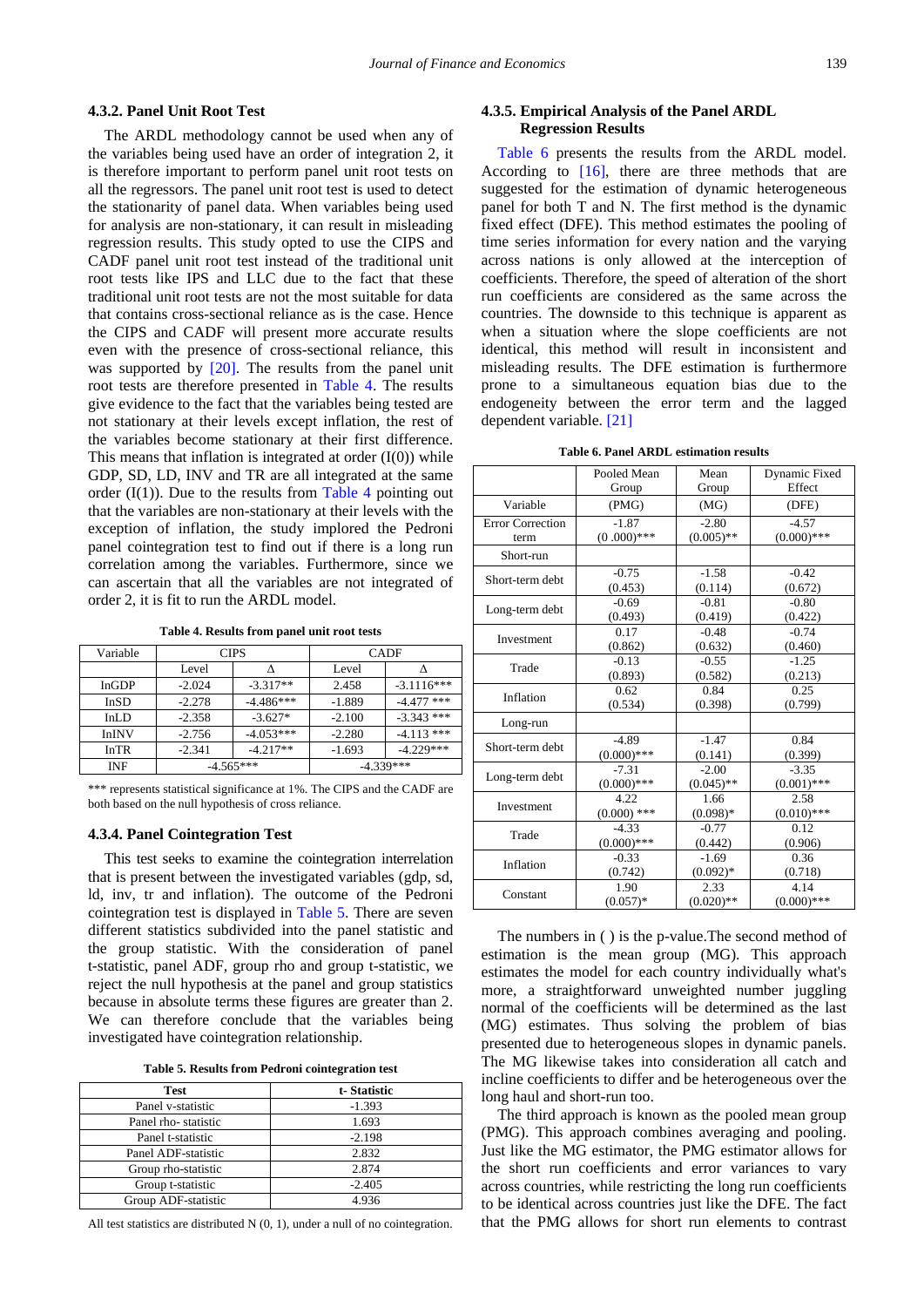across nations gives it an advantage over DFE. Additionally, because the PMG combines both pooling and averaging, it is believed to have the more accurate results. However, while choosing the most reasonable estimator, the Hausman test is used. The Hausman is able to show regardless of whether there is a critical contrast between the MG and PMG. If the null hypothesis is not rejected then we conclude that there is no huge distinction between the two set of estimates and select PMG estimates as they are efficient estimates. However, if the null hypothesis is rejected then we can say that there is a critical distinction between the two estimators. A suggested solution for this scenario is to use the average of these estimators.

We utilize the Hausman test to test the null hypothesis of no distinction between the MG and PMG estimators. The estimation of the test statistic is 24.52 with a p-estimation of 0.0002, demonstrating that we can't accept hypothesis that the MG and PMG gauges are the equivalent. This however, proves that the PMG is most suitable estimator to carry out this research.

The results from [Table 6](#page-4-2) show that short term debt has a negative impact on GDP in the short term across all estimators while a negative relationship is observed with the PMG and MG estimators. DFE shows a positive relationship between short term debt and GDP in the long run. These results are not significant. These outcomes affirm the findings of [\[17\].](#page-6-15) In his investigation, he found that countries with higher levels of debt have a negative aftermath on economic development in the short run. He further added that an increase of 10% in the government borrowing leads to an immediate negative effect on growth of 0.72% across nations with significant levels of debt while there was a difference of 0.46% with countries that have low levels of debt.

Long term debt shows a negative correlation with economic growth in the short term across all estimators. This is expected as Southern African countries are highly indebted countries. It is therefore likely that their economies are hindered by debt overhang. In the short term, debt is used to service existing debt leaving minimal for investment that would boost economic growth. However, a negative significant relationship between debt and economic growth in the long run between all the estimators alludes to the funds acquired from external sources not being used for economic activities such as investment, capital formulation and technology which will lead to an uplift of the economy. There are several reasons why this may be the case. Firstly, a lack of a strong private sector in the region points to the government solely trying to boost the economic growth in the region. As a result, some of the foreign funds obtained will be used to service the existing debt, living little to adequately invest in the economy. Due to the abysmal lack of proper funds to sufficiently boost the economy, the region experiences a sluggish economic growth if at all there is one. These results provide support to the findings by [\[22\]](#page-6-20) and [\[23\].](#page-6-21) African economies in general are not known for efficient utilization of resources. It can therefore be explained that long term debt can result to a negative economic growth as is the case with all the estimator due to a lack of proper utilization of these external funds.

The negative repercussions of investment on GDP in the short run was by the MG and DFE were anticipated due to the presence of debt overhang. Resources are not fully maximized into income generating projects due to the existence of previous debt that needs to be settled. However, all three estimators show a positive significant effect of external debt on investment thus resulting in economic growth. When an economy utilizes its resources wisely, that is; making good policies that lead to both public and private investment, there will be an immediate increase in economic growth. The positive impact of investment on economic growth is supported by [\[9\]](#page-6-8) and [\[24\].](#page-6-22)

The negative impact of trade on GDP in both the short run and long run shows how vital trade liberalization is in emerging economies. Trade is a driving force for economic growth as it enhances efficiency, increases innovation and boost employment. Southern Africa is rich with raw materials, however, they do not have the machinery and skills to fully capitalize. Therefore, after these raw materials are extracted, they are exported to countries with the expertise to complete the production of goods, and the same countries that sold the raw materials buy the finished products. This creates a budget deficit as these countries import more than they export. This confirms existing literature of a negative correlation between trade and GDP. [\[25\]](#page-6-23) highlights the negative link between trade and economic growth in emerging economies finding similar results.

The outcomes from [Table 6](#page-4-2) show a positive connection among inflation and economic growth in the short run. The long run results vary as the DFE estimator shows a positive correlation while the MG and PMG show a negative relationship. It imperative to take note over the long haul, the t-statistic are not definite positive numbers. This proves the intricate relationship that inflation has on economic growth. High levels of inflation are huge blockage to economic development even more so for emerging economies. The case of Zimbabwe coincides with this fact. These results are however contrary to the results fro[m \[26\]](#page-6-24) and [\[27\].](#page-6-25)

# **5. Conclusion**

This paper inspected the effect of external debt on the economic growth (GDP) of selected countries in Southern Africa using a macroeconomic framework linking investment trade and inflation. Imploring a panel ARDL approach the empirical results in this study identify the short- and long-run consequences of debt on growth. Overall the results substantiate the findings of empirical literature that government debt hinders economic growth in the short run as well as the long run.

A number of policy implications arise from the empirical findings for policymakers in the SADC region. Firstly, the government should not rely on external debt as a means to enhance economic growth. Through the use of aggressive policies, these lower middle income countries can benefit from good policies to promote and improve their respective economies.

Policymakers need to encourage private investment as it is the driving force for job and income creation while